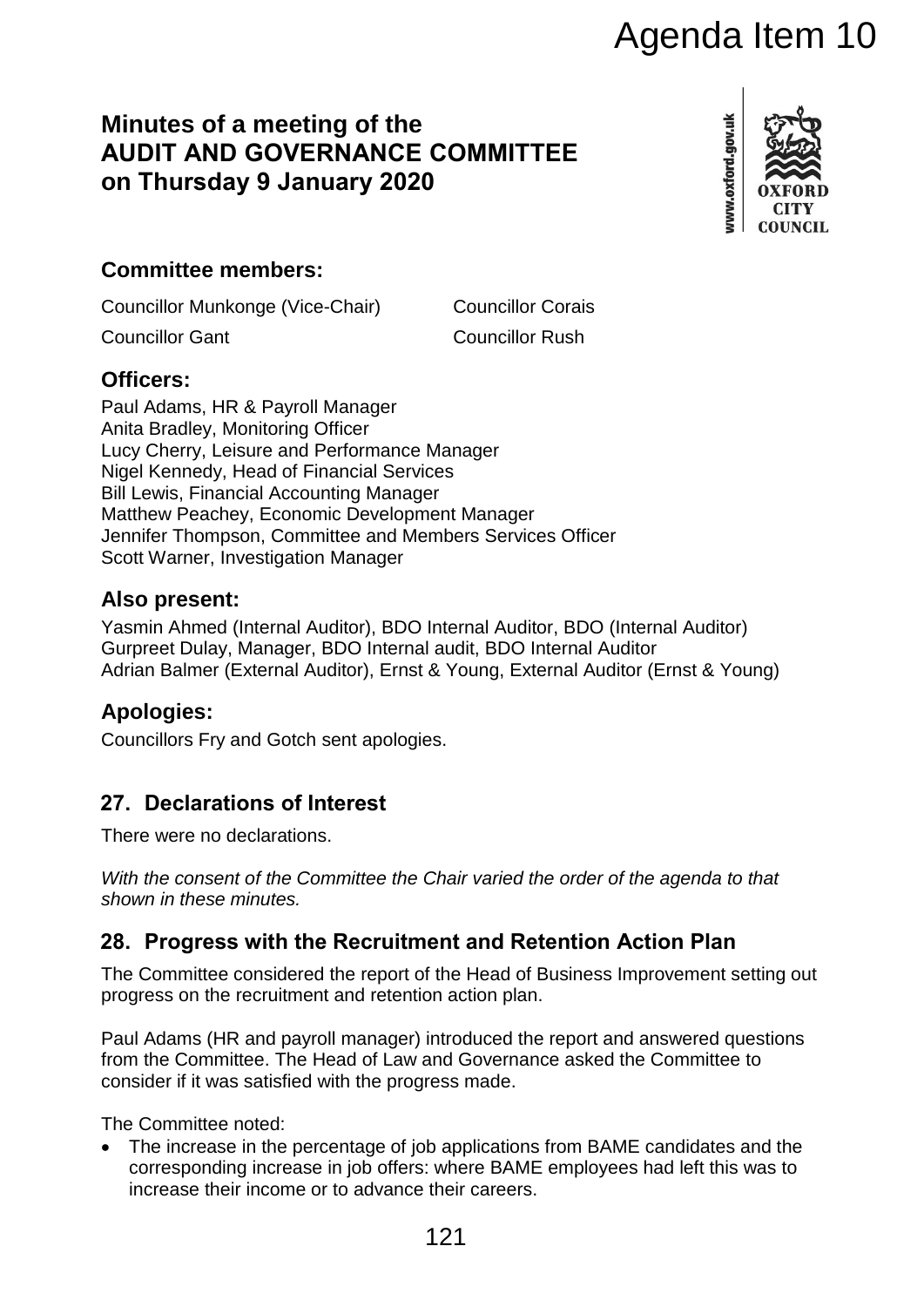- Actions taken to attract more younger people to work for the council, including apprenticeships and work experience, to rebalance the age profile in the workforce;
- Of the apprentices taken on: 5 had not completed their apprenticeship; 5 had completed and moved on; 11 had completed and remained working for the Council including 2 in permanent posts in the Fraud team;
- Cabinet had agreed the revised aims & objectives for inclusion in Equalities Action Plan (shown in Appendix 3);
- Market supplements or other inducements were considered where services found it hard to fill specific vacancies or recruit for specific skills

The report did not include employees of Oxford Direct Services (company wholly owned by the Council). The Committee asked if Oxford Direct Services' workforce statistics and recruitment and retention plans could be included in the next update; and also information about part-time working patterns.

#### **The Audit and Governance Committee noted the progress made on the recruitment and retention action plan; and noted the aims and objectives to be included in an updated Equalities Action Plan 2018/21.**

#### **29. Internal Audit: Follow up on recommendations from the audit of Fusion**

The Committee discussed the report of the internal auditor BDO. The Fusion follow up report (discussed at this Committee on 11 March 2019) was limited on both Operational effectiveness and Design as a result the auditors carried out a separate follow-up review to ensure their recommendations were implemented. The review and recommendations focussed on meetings and communications with customers, including customer forums.

Gurpreet Dulay (BDO) introduced the report and answered questions.

Lucy Cherry (Leisure & Performance Manager) and Graham Ashby (Fusion Contract Manager) answered questions.

The Committee noted:

- There had been positive changes to the administration and focus of, and attendance at, the formal quarterly management meetings with customer reps.
- 'Meet the manager' informal sessions were held at all centres and were advertised: attendance varied but received positively and customer suggestions taken into account.
- The operation of the Leisure Partnership meetings (formal meetings between the Council client team and Fusion's contract managers)
- The recommendation on improving text alerts and follow-up messaging was marked as complete because training and new processes were in place, but BDO had not tested that this was operating as expected.
- Social media development was ongoing and teams monitored and responded to comments on their social media platforms: Fusion had changed their provided which had delayed completion of these actions.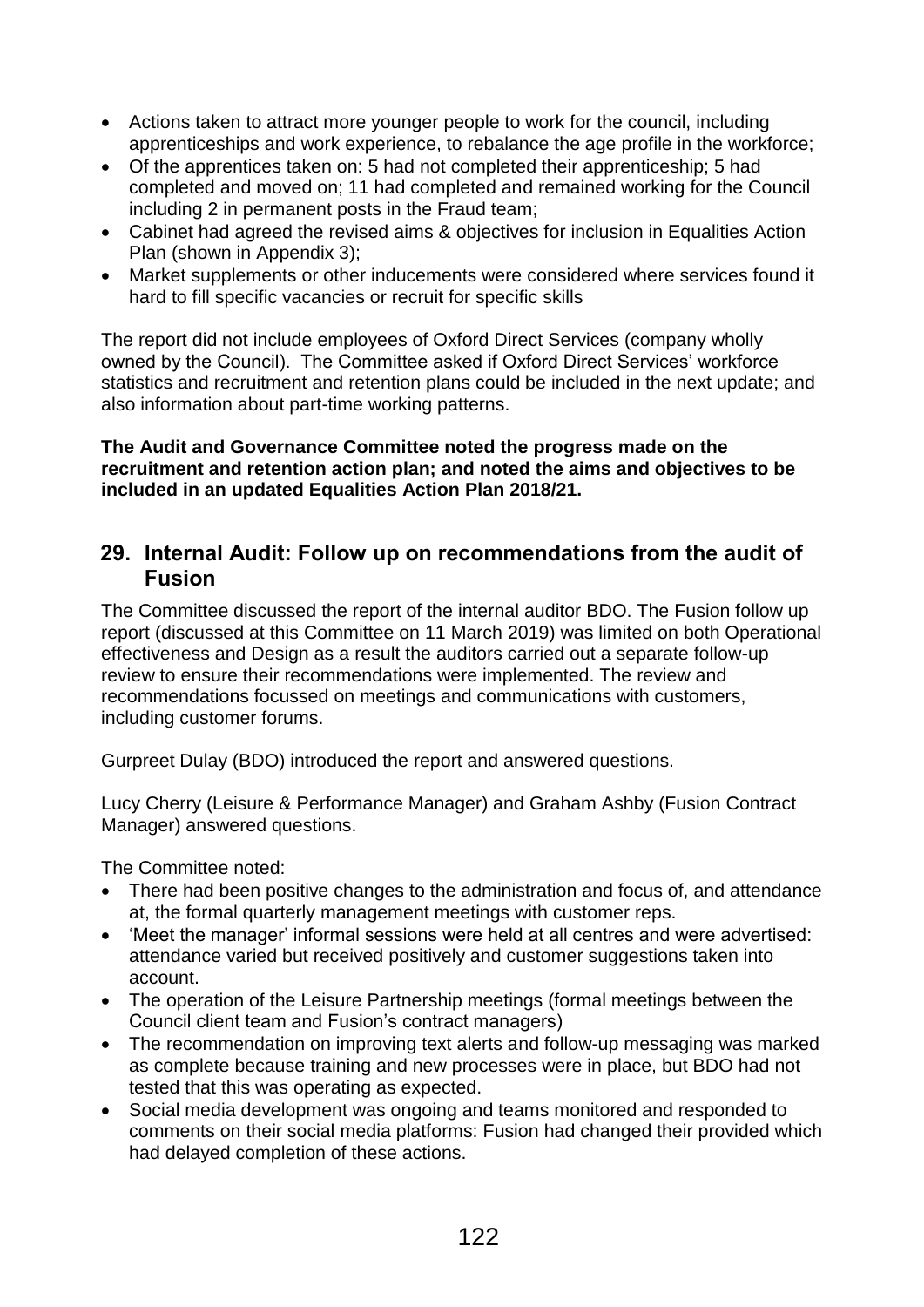The Leisure & Performance Manager conformed that Fusion was meeting its performance targets; and there was a positive client/contractor relationship which allowed changes and improvements to be made in partnership.

**The Committee noted the report and answers to their questions.**

## **30. Investigation Team Performance and Activity for year to 30 November 2019**

The Committee considered the report of the Head of Financial Services setting out the activity and performance of the Corporate Investigation Team for the period 1 April 2019 to 30 November 2019.

Scott Warner (Counter Fraud Manager) introduced the report and answered questions. He noted that the prevented loss from Right to Buy applications was calculated using the maximum possible discount (in accordance with the now-dissolved Audit Commission's methodology).

#### **The Committee noted the report, the comments and answers to questions.**

## **31. Risk Management Quarterly Reporting to December 2019**

The Committee discussed the report of the Head of Financial Services setting out corporate and service risks as at 30 November 2019 and the note from the Economic Development Manager on the risks to economic growth in Oxford.

Bill Lewis (Financial Accounting Manager) introduced the report and noted that a revised risk strategy would be presented to a future meeting.

Matt Peachey (Economic Development Manager) expanded on his note and answered questions.

The Committee noted:

- New local and national risk factors for economic growth including the incoming government's priorities (eg for transport and infrastructure investment).
- Community wealth building increased resilience, but as the Council had limited influence other anchor employers had to participate: with the constraint that local suppliers would eventually be unable to meet demand.
- Work with the Local Enterprise Partnership, major employers, and the university sector.
- Both the City Centre strategy and action plan and the Economic Strategy would be updated in 2020 with an aim to manage the long-term risks to economic sustainability.
- City centre retail occupancy figures were kept up to date. The loss of a large shop (such as the imminent closure of Boswells department store) had proportionately more economic impact on than the loss of a small shop.
- The economic impact of the proposed zero emission zone (ZEZ) had been assessed at the feasibility stage and showed long term positive benefit.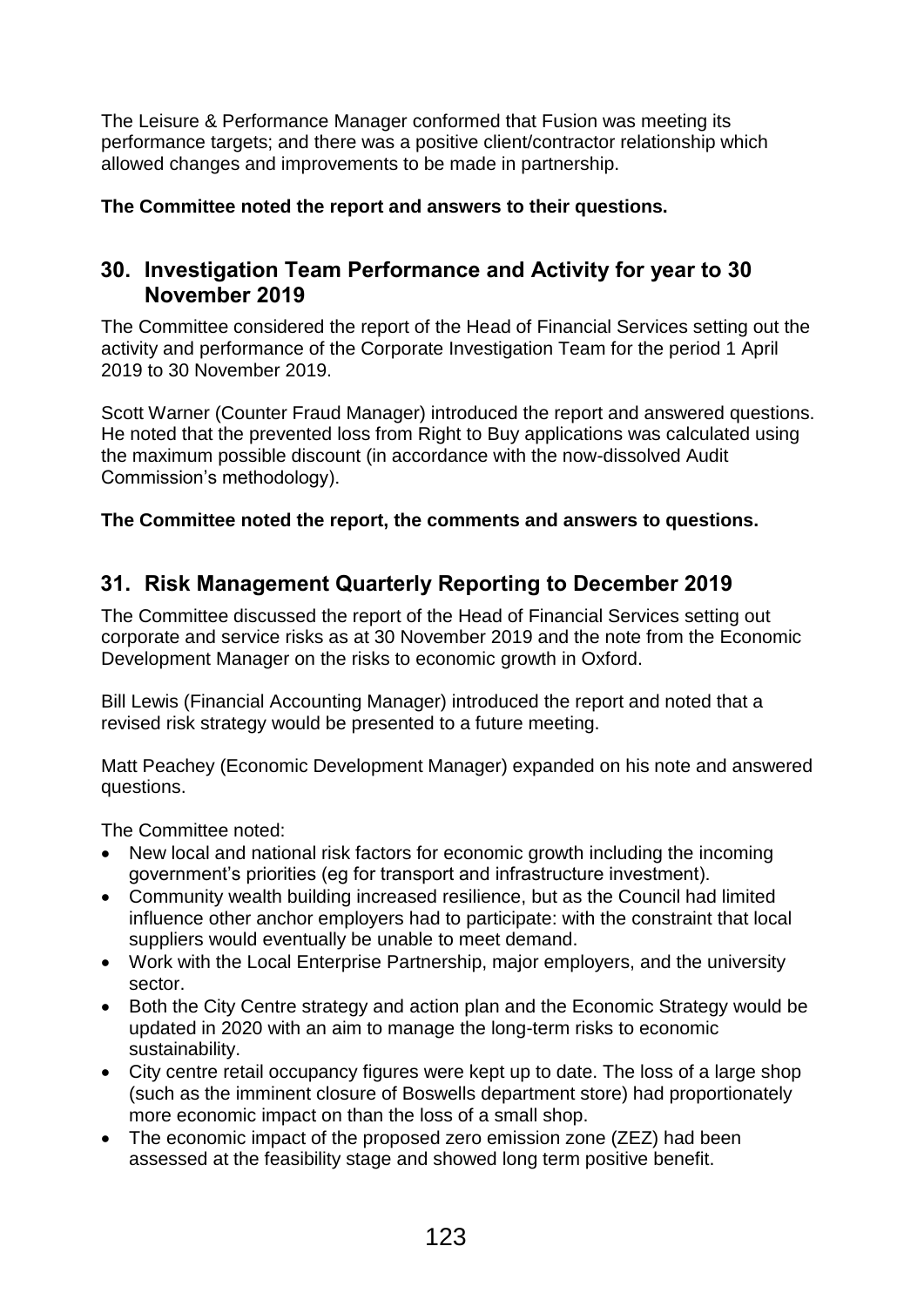- The lack of employment space could be off-set by repurposing vacant retail units and upper floor space across the city as well as in the city centre.
- There was a lost opportunity to create a more vibrant city centre created by the current lack of centrally-located office space. The Local Plan would allow a more flexible approach to changes of use in the city centre.

#### **The Committee noted the report, the comments and answers to questions.**

## **32. Council Tax base 2020/21**

The Committee considered the report of the Head of Financial Services asking that it set the Council Tax Base for 2020/21 as required by section 33 of The Local Government Finance Act 1992 and the Local Authorities (Calculation of Council Tax Base) (England) Regulations 2012. Bill Lewis (Financial Accounting Manager) introduced the report.

#### **The Audit and Governance Committee resolved that:**

- a) the 2020/21 Council Tax Base for the City Council's area as a whole is set at **45,895.5** (as shown in Appendix 1 of the report)
- b) the projected level of collection is set at **98%**
- c) that the **tax bases for the Parishes, and for the Unparished Area of the City** (as shown in Appendix 2 of the report) be set as follows:

| • Unparished Area of the City    | 38,392.9 |
|----------------------------------|----------|
| • Littlemore Parish              | 1,804.5  |
| • Old Marston Parish             | 1,280.0  |
| • Risinghurst & Sandhills Parish | 1,474.6  |
| • Blackbird Leys Parish          | 2,943.5  |
| • City Council Total             | 45,895.5 |

## **33. Internal Audit: Progress update Quarter 3 January 2020**

The Committee discussed the report of the internal auditor BDO informing the Committee on progress against the 2019-20 audit plan.

Yasmin Ahmed (BDO) introduced the report and answered questions.

The Committee noted:

- The changes to the audit plan to March 2020 and that the 2020/21 audit plan would be presented to the next meeting;
- The opinion and recommendation from the Treasury management review and that the returns to the Council from its investments were slightly above average, operating a risk/reward strategy based on long-term low risk investments.
- The opinion and three recommendations from the Corporate performance management review considering the current (2016-2020) corporate plan.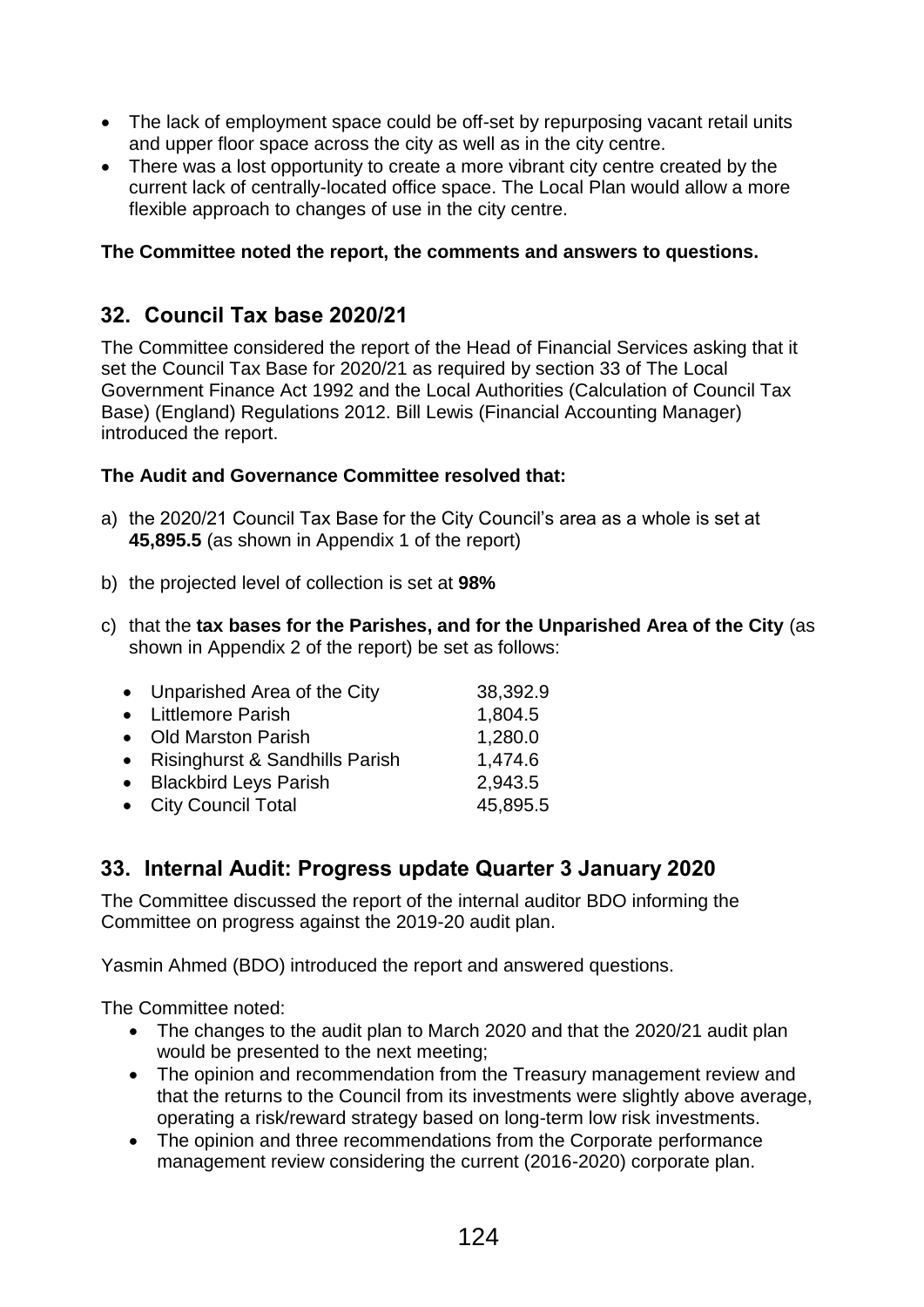- the number of substantial opinions issued with no limited opinions;
- the provisional 2020/21 local government funding settlement (published on 20 December) contained no surprises but there were substantial long-term risks;
- the NHS's national business rates challenge had been unsuccessful but they may appeal: if successful this would have reduced the Council's business rates income by about £13m pa.

The Committee considered the report, findings, and recommendations from the review of Events Management and noted:

- There should be a formal policy and procedures to ensure risk assessments were carried out and there were enough staff to manage events. At present there were arrangements to properly assess risks and no indication that there were any safety risks due to a shortage of appropriate staff.
- The Monitoring Officer had concerns about the events team giving advice and the possibility of inadvertently overstepping their roles or giving misleading information: she advised that there should be more input from the legal team.
- There were concerns about the Events Team's capacity to manage their responsibilities, given their commitments, and the committee wished to discuss the follow-up actions with the team's manager.

#### **The Committee noted the report and the comments and answers to questions.**

**The Committee asked that the Events Team Manager attend the next meeting to discuss the audit findings and recommendations.**

#### **34. Internal Audit: Recommendation follow up Quarter 3 January 2020**

The Committee discussed the report of the internal auditor BDO setting out progress on those recommendations raised by Internal Audit which are due for implementation.

Yasmin Ahmed (BDO) introduced the report and she and officers answered questions. The Committee noted the reasons for delayed progress with some recommendations: others were in progress and due to be completed before the March meeting.

#### **The Committee noted the report and answers to questions.**

## **35. Minutes of the previous meeting**

Further to Minute 21, the Chair sought assurance from Adrian Balmer (EY) that the 2019/20 audit would be completed in time and that there would be no recurrence of the issues that led to the late completion of the 2018/19 audit. The Committee noted that mitigation would be included in the audit plan; and there was a possible national review of the achievability of the 31 July deadline given that in 2019 40% of audits nationally did not meet the deadline.